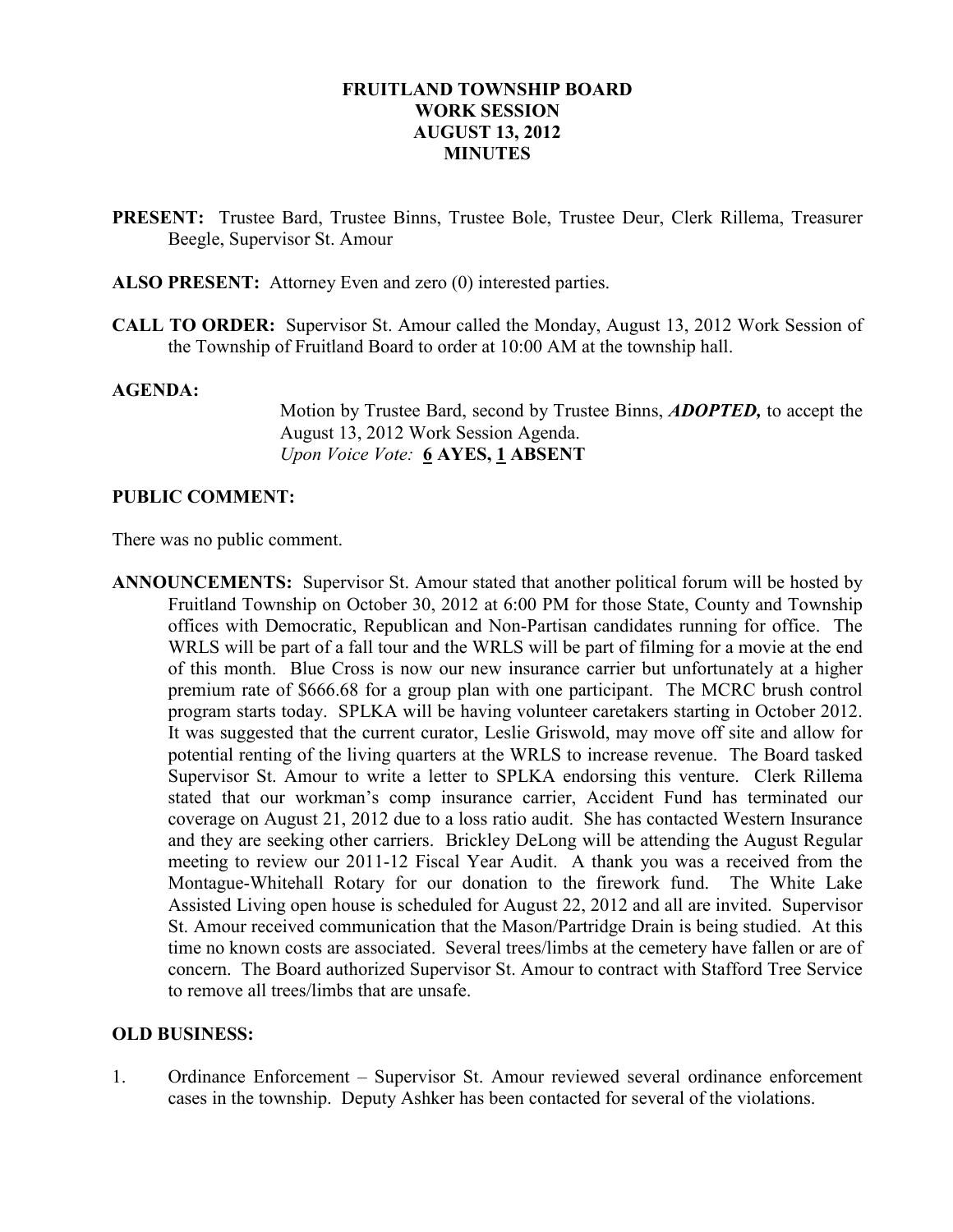## FRUITLAND TOWNSHIP AUGUST 13, 2012 WORK SESSION MINUTES

- 2. Civil Infractions Attorney Even provided the Board with the process of how to process civil infractions and provided copies of a sample Notice of Violation and Citation form to be used. Supervisor St. Amour will work with the Clerk and Treasurer to get the Municipal Civil Infraction Process established.
- 3. Policies & Procedures, Employee Handbook Attorney Even reviewed the amended Policies & Procedures and Employee Handbook and will be making some language clarifications in the sexual harassment section and recommended some amendments in how vacation is paid/accrued. Discussion amongst the Board on renaming Sick days to Personal days was agreed. Past history was to offer a paid birthday day off. The Board was split on removing that day and it will be further discussed at the September work session.

Treasurer Beegle arrived at 11:10 AM.

Motion by Trustee Bard, second by Trustee Deur, ADOPTED, to suspend for open floor comments from employee, Sally Dion. Upon Voice Vote: 7 AYES

Employee Dion expressed her concern how changes to the employee handbook would affect her as an employee of the township for over ten years. She felt that the benefits she received were less than what is offered by other municipalities. She provided the Board with a listing of what is offered at Laketon Township and Dalton Townships. She would hope that the Board would take any proposed changes under careful consideration before acting on them.

> Motion by Trustee Binns, second by Treasurer Beegle, ADOPTED, to close open floor comments. Upon Voice Vote: 7 AYES

- 4. Trustee Priority Listing of Projects for Parks & Recreation Commission Supervisor St. Amour thanked those that provided him with suggestions for potential projects. Clerk Rillema categorized the suggestions and the list will be forwarded to Chair Shields with the explanation that no monies were allocated as the November Election may change the makeup of either boards.
- 5. Marcus Park Lawsuit Attorney Even asked to go into closed session.

Motion by Trustee Deur, second by Trustee Bard, **ADOPTED**, to go into closed session at 11:25 AM. Upon Voice Vote: 7 AYES

## CLOSED SESSION

Motion by Trustee Bard, second by Trustee Bole, **ADOPTED**, to come out of closed session at 11:45 AM. Upon Voice Vote: 7 AYES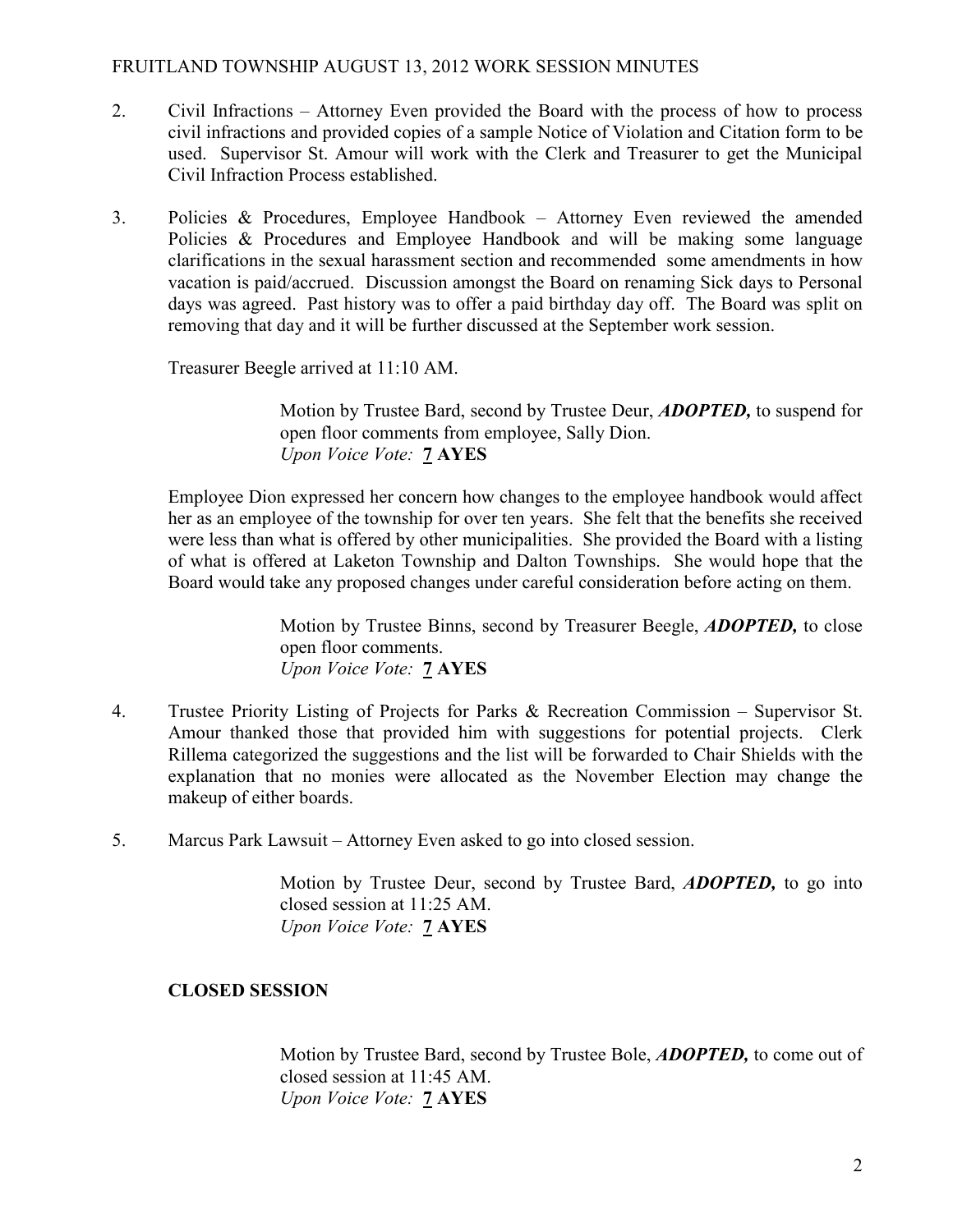## FRUITLAND TOWNSHIP AUGUST 13, 2012 WORK SESSION MINUTES

#### NEW BUSINESS:

- 1. WLFA Articles of Incorporation Supervisor St. Amour and Treasurer Beegle stated that the WLFA has adopted its amended Articles of Incorporation and are asking the three member units: Fruitland Township, City of Whitehall and Whitehall Township to adopt as amended. Attorney Even will review and report back his findings at the September work session. Supervisor St. Amour stated that the City of Whitehall was expected to adopt as amended at its next meeting.
- 2. Lamos Road End Supervisor St. Amour stated that he had asked Attorney Even to retrieve files from Attorney Eklund and locate the letter written to the westerly neighbors a few years back informing them of our ownership and use of the road end. Attorney Even has contacted Attorney Eklund and will be reviewing the files. The Board would like to see a survey and property line stakes placed at the road end once construction to the east is completed.
- 3. Paper Container Supervisor St. Amour was asked by Fruitland Evangelical Church if we would be willing to sell or allow them to use the paper container not being used at the Ecology Station. The Board would be willing to sell the container but also inquired if services could be traded to use the Church as a polling location once our agreement with the State for grant monies received for upgrades to the Community Building expired after November 2014. Supervisor St. Amour will discuss this with members of the Church and report back his findings at the September work session.
- 4. Caller ID Supervisor St. Amour stated that from time to time, phone calls are received and it would be beneficial to know who is calling. It would cost \$9.99 per line per month to add to our existing service. The Board felt at this time, it was not necessary.
- 5. Dalton-Fruitland Waste Water Flow Through Agreement Attorney Even will review the documents and report at the September work session his findings.
- 6. MCRC Performance and Indemnification Resolution Supervisor St. Amour stated that although we passed a motion authorizing garbage receptacles and a portable restroom to be placed at the Scenic Drive and Nestrom Road ends, the Muskegon County Road Commission would like to place the Performance and Indemnification Resolution on file. The resolution will be prepared for the Monday regular meeting for adoption.
- 7. BS&A.net Conversion Supervisor St. Amour stated that Clerk Rillema and Treasurer Beegle have loaded the new software onto our network. In house training will take place on September 6 and 7, 2012. The office will be closed those two days due to all staff participating in the training.
- 8. Sign Ordinance/Election Signs Supervisor St. Amour stated that the Planning Commission was reviewing our sign ordinance but advised them to hold off until Attorney Even had the chance to review as he had received several inquiries about election signs too. Attorney Even stated that the Township has valid authority to remove any signs from Township